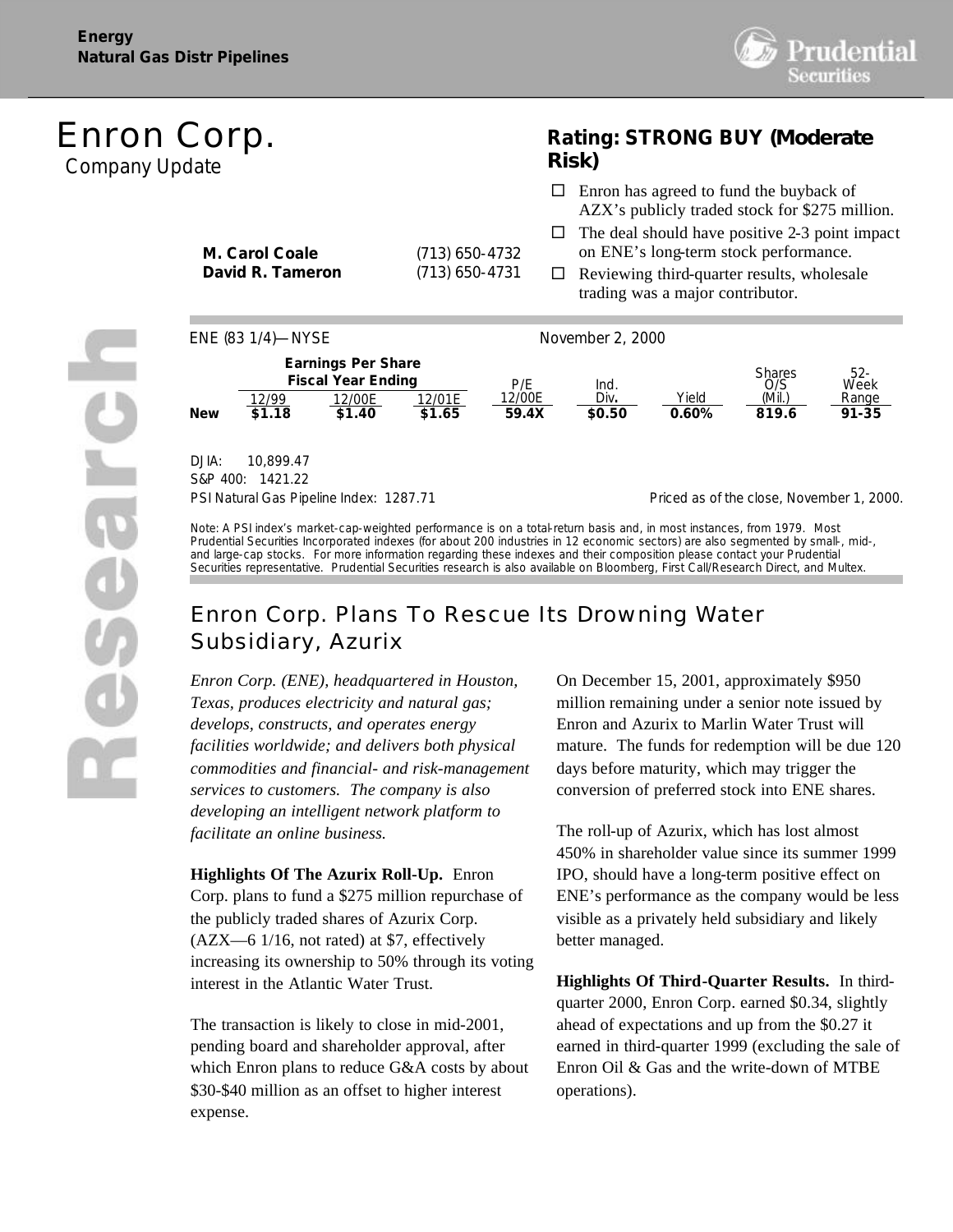

Enron Energy Services signed \$4.1 billion of contracted revenues in the quarter, including a \$1 billion, ten-year agreement with Starwood Hotels.

Gas and electricity price volatility benefited Enron's wholesale trading volumes, and Enron Online contributed to the increased sales volumes.

Losses related to Enron's investment in Azurix cost the company about \$30-\$35 million. Azurix has continued to suffer from poor earnings and higher debt expense.

## *Looking At The Azurix Transaction In More Detail*

Enron Corp. plans to loan approximately \$275 million to its troubled water and sewer subsidiary, Azurix, to fund the repurchase of its publicly traded outstanding shares, totaling about 40 million. The transaction is expected to close within six months, requiring both board and shareholder approval, which we believe are both likely.

Enron executives and board members dominate the Azurix board, and Enron has a 50% voting interest in Atlantic Water Trust, which will own 100% of the private interest in Azurix. The remaining 50% voting interest in Atlantic Water Trust is owned by the Marlin Water Trust, which funded its beneficial interest with \$1 billion of bonds secured by preferred securities issued by Enron. The buyout price of \$7 was arbitrarily based on the highest bid price offered by third parties, which was subsequently withdrawn. The reasons cited for the bidder's change of heart included pro forma cash flows, the complexity of the capital structure, tax considerations, and the pending securities litigation.

On December 15, 2001, the \$950 million remaining under a \$1.024 billion senior secured note issued by Marlin Water Trust will mature. Marlin owns the other 50% voting interest in Atlantic Water Trust. Prior to September 15, 2001, 120 days before maturity, Enron will likely be required to deposit an amount sufficient to repay the debt in an indenture trust since the equity of Atlantic Water Trust, if offered publicly, would have little market value given Azurix's poor performance over the past year. Concurrent with the bond offering, Enron issued a mandatory convertible preferred stock that would be redeemed. Enron

has at least 30 million shares on reserve in the event of conversion. In the unlikely event that the proceeds are not sufficient to repay the senior notes, Enron would be obligated to purchase a portion of Marlin's interest in Atlantic Water Trust.

## *Enron's Third-Quarter Results Slightly Topped Our Expectations*

Enron Corp. reported third-quarter earnings on October 17, 2000, that were modestly ahead of our estimate. Enron earned \$0.34 per share, up from \$0.27 in third-quarter 1999 (excluding the sale of Enron Oil & Gas and the write-down of MTBE operations). Our estimate and the consensus estimate were both \$0.33.

The company's Wholesale Commodity Sales segment reported income before interest and taxes (IBIT) of \$404 million, up 135% over the third-quarter 1999 result and 64% above our expectations, benefiting from strong natural gas and electricity sales volumes.

Energy Asset & Investment earned \$305 million, up 27% from last year and 24% above our estimate, reflecting the strong performance of its energy investment portfolio and the strategic hedging of other equity investments.

**Electricity Revenues Climbed Higher On Increased Volumes Related To Enron Online, According To Management.** Enron Corp.'s management attributed the strong performance in its Wholesale Energy operations (which includes energy commodity marketing and trading and energy/technology investments and assets) to increased volumes related to Enron Online (EOL) transactions. So far, EOL has completed 355,000 transactions with a gross value of \$185 billion. Recently, EOL introduced "Version 2," which expanded its services into customized screens, limit orders, and other tailor-made services. Currently, Enron offers 1,200 products online, and the increased liquidity in all markets (including metals, pulp, and paper) has contributed to the unit's margin gains.

**Higher Demand And Growing Market Share Contributed To Increased Power And Gas Sales.** Physical gas sales in North America rose 82% to 25.2 bcf/d, based on higher demand and growing market share, and European sales more than doubled to 3.6 bcf/d, reflecting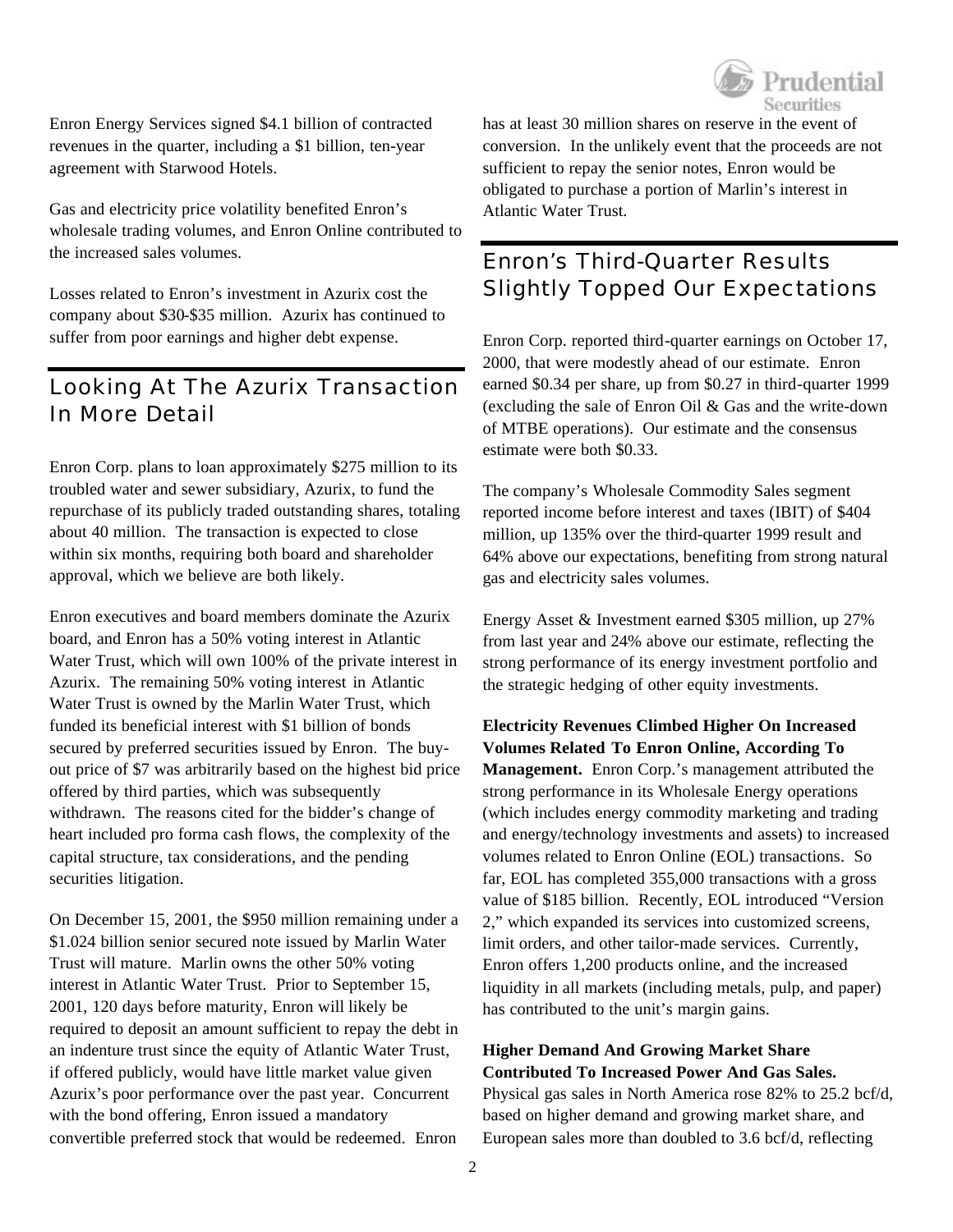

price volatility and more counter parties. Enron currently has about a 22% share of the total North American market, and plans to reach comparable market share in Europe for both gas and power sales.

Physical power sales increased 46% in the U.S. to 162 million MWh, representing a 50/50 split between East and West volumes, and almost tripled in Europe to 10.5 million MWh. Enron's retail energy services unit, EES, earned \$30 million in the quarter, about 20% above our estimate and a positive \$48 million swing from last year's loss of \$18 million. EES signed new contracts in the quarter representing \$4.1 billion in total revenues, and is on track to close \$16 billion in contracted revenues by the end of 2000. The company is extending its outsourcing capabilities to industrial and mid-market customers in Europe, and is currently adding about 3,000 small retail customers per week in the U.K.

**Third-Quarter Transportation And Distribution Earnings Were In Line With Our Expectations.** The segment's earnings of \$157 million matched our expectations, and the sale of Portland General Electric is slated for the first quarter of 2001. Enron also plans to monetize and/or sell its \$6 billion portfolio of international projects that are generating below-average returns on invested capital, which we estimate at around 5%. International assets contributed about \$130 million to the third quarter (recorded in the Energy Asset & Investment division of Wholesale Energy), and typically generate about \$300 million annually.

Electricity sales revenues were higher than expected at Portland General, reflecting a 16% increase in wholesale electricity sales.

**Interest Expense Is Up, But Likely To Decline With The Sale Of Portland General In 2001.** Interest expense rose by \$60 million in the quarter to \$247 million, but will likely decline by a total of about \$60 million in 2001 with the sale of Portland General in the first quarter. Total debt at Portland General is about \$750 million. The sale of Portland General has been pushed back to the first quarter of 2001 from the fourth quarter of 2000 based on the timing of certain regulatory approvals.

**Twenty-Five Percent Of The \$128 Million Loss Was Related To Azurix.** The Corporate and Other segment suffered a loss of \$128 million versus a loss of \$23 million in third-quarter 1999, primarily related to vesting compensation plans, which are tied to the recent stock appreciation. About 25% of the segment's loss was related to higher debt expense and the poor earnings performance at Azurix, in which Enron has a 50% equity stake.

**Start-Up Costs Related To Completion Of Fiber Network Cut Into Broadband Profits.** Start-up costs related to the completion of Enron's high-capacity fiber network cut into the company's profits from its Broadband unit, which posted a \$20 million loss. Enron plans to complete its network build-out of 15,000 route miles by the end of 2000, serving a total of 60 cities. Enron has also installed 13 points of presence and plans to add another 6 by year-end. Bandwidth trading or intermediation is above management's expectations, having completed 24 transactions with nine counter parties in the third quarter. Enron has added IP transport and satellite transfer to its portfolio, and is on track to deliver 5,000 DS-3 months equivalent of bandwidth capacity by the end of this year. It has also begun the roll-out of its Blockbuster video-ondemand service in four test markets, including New York City.

**Future Stock Performance Should Benefit From AZX Roll-Up And Expanded Energy Trading Capabilities.** We continue to rate Enron Corp. Strong Buy with a 12 month price target of \$102. We believe the elimination of Azurix as a publicly traded entity will have a positive longterm effect on Enron's stock performance, if for no other reason than removing AZX from public view. More fundamentally, Enron's future earnings should reflect its expanded trading capabilities with Enron Online and its penetration into the European markets. Once Enron Online matures, average energy trading volumes are likely to increase at the traditional rate of 35%-40% per year, to which earnings growth is highly correlated. Longer term, retail energy services and broadband services are expected to drive positive earnings momentum.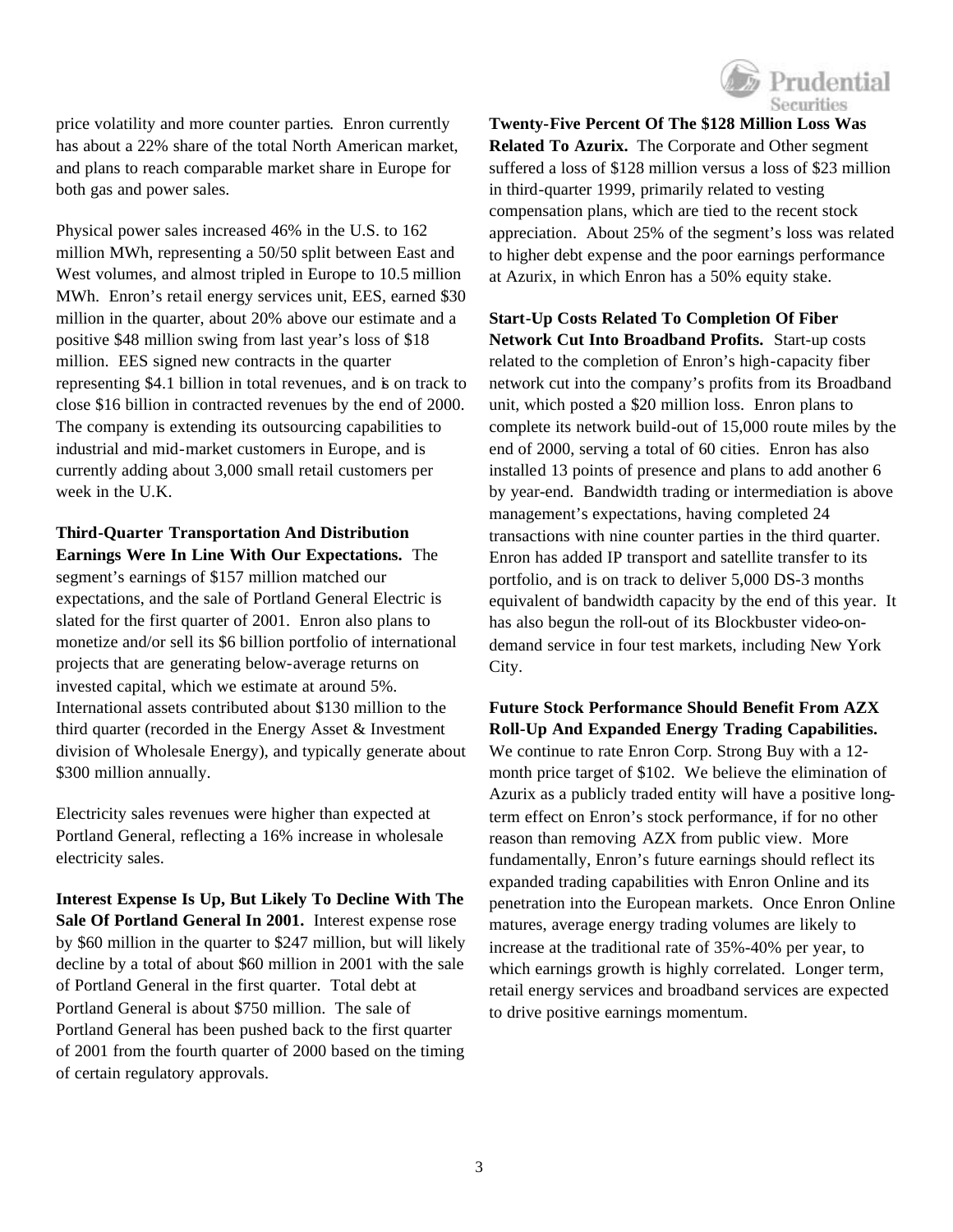## *Figure 1. Enron Corp.—Quarterly Segment Income Statement*

(Dollars in millions, except per-share data)

|                                        | 1999      |         | 2001E   |         |         |           |           |
|----------------------------------------|-----------|---------|---------|---------|---------|-----------|-----------|
|                                        | Year      | 10      | 2Q      | 3Q      | 4QE     | Year      | Year      |
| <b>Exploration &amp; Production</b>    | \$65.0    |         |         |         |         |           |           |
| <b>Transmission &amp; Distribution</b> |           |         |         |         |         |           |           |
| Gas Pipeline Group                     | 380.0     | \$128.0 | \$77.0  | \$83.0  | \$106.7 | \$394.7   | \$410.5   |
| <b>Portland General</b>                | 289.0     | 105.0   | 62.0    | 74.0    | 73.9    | 314.9     |           |
| <b>Total T&amp;D</b>                   | \$669.0   | \$233.0 | \$139.0 | \$157.0 | \$180.6 | \$709.6   | \$410.5   |
| Wholesale Energy Oper. & Svcs.         |           |         |         |         |         |           |           |
| <b>Commodity Sales &amp; Service</b>   | 628.0     | 246.0   | 442.0   | 404.0   | 285.8   | 1,377.8   | 1,542.0   |
| Energy Assets & Investments            | 850.0     | 220.0   | 55.0    | 305.0   | 245.0   | 825.0     | 1,030.0   |
| <b>Unallocated Expenses</b>            | (161.0)   | (47.0)  | (60.0)  | (82.0)  | (40.0)  | (229.0)   | (180.0)   |
| <b>Total Wholesale</b>                 | \$1,317.0 | \$419.0 | \$437.0 | \$627.0 | \$490.8 | \$1,973.8 | \$2,392.0 |
| Corporate & Other                      | 3.0       | (44.0)  | 17.0    | (128.0) | (10.0)  | (165.0)   | (120.0)   |
| <b>Total Core EBIT</b>                 | \$2,054.0 | \$608.0 | \$593.0 | \$656.0 | \$661.3 | \$2,518.3 | \$2,682.5 |
| <b>Energy Services</b>                 | (68.0)    | 16.0    | 24.0    | 30.0    | 30.0    | 100.0     | 175.0     |
| <b>Broadband Services</b>              | 0.0       | 0.0     | (8.0)   | (20.0)  | (27.0)  | (55.0)    | (60.0)    |
| <b>EBIT (before Min. Interest)</b>     | \$1,986.0 | \$624.0 | \$609.0 | \$666.0 | \$664.3 | \$2,563.3 | \$2,797.5 |

Source: Company information; Prudential Securities estimates.





Source: *The Wall Street Journal,* FactSet, and Prudential Securities.



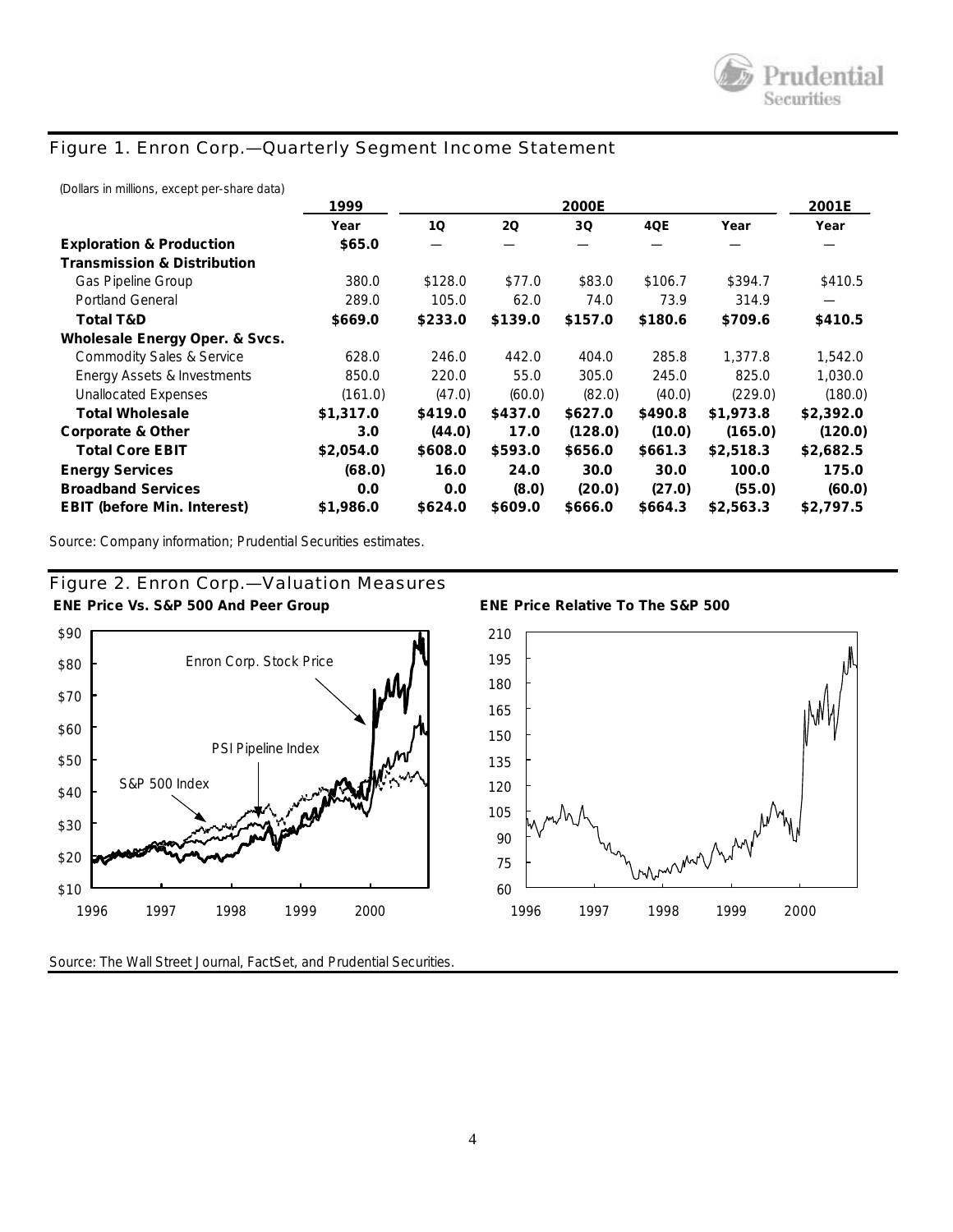#### *Figure 3. Enron Corp.—Quarterly Income Statement*

(Dollars in millions, except per-share data)

|                                                 | 1999       |            | 2001E      |            |            |            |            |
|-------------------------------------------------|------------|------------|------------|------------|------------|------------|------------|
|                                                 | Year       | 10         | 20         | 3Q         | 4QE        | Year       | Year       |
| <b>Operating Revenues (Net of Intercompany)</b> |            |            |            |            |            |            |            |
| <b>Exploration and Production</b>               | \$429.0    |            |            |            |            |            |            |
| Transportation & Distribution                   |            |            |            |            |            |            |            |
| Gas Pipeline Group                              | 634.0      | \$202.0    | \$163.0    | \$126.0    | \$182.0    | \$673.0    | \$699.9    |
| <b>Portland General</b>                         | 1,379.0    | 397.0      | 382.0      | 663.0      |            | 1,442.0    |            |
| Wholesale Energy Ops. & Services                | 35,501.0   | 11,847.0   | 15,272.0   | 27,669.0   | 18,194.2   | 72,982.2   | 86,879.6   |
| Corporate & Other                               | 651.0      | 37.0       | 149.0      | 125.0      | 150.0      | 461.0      | 510.0      |
| <b>Retail Energy Services</b>                   | 1,518.0    | 603.0      | 769.0      | 1,289.0    | 1,623.6    | 4,284.6    | 7,170.3    |
| <b>Broadband Services</b>                       |            | 59.0       | 151.0      | 135.0      | 135.0      | 480.0      | 1,307.8    |
| <b>Total Revenues</b>                           | \$40,112.0 | \$13,145.0 | \$16,886.0 | \$30,007.0 | \$20,284.8 | \$80,322.8 | \$96,567.6 |
| <b>Costs &amp; Operating Expenses</b>           | \$37,757.0 | \$12,635.0 | \$16,216.0 | \$28,506.7 | \$19,473.4 | \$76,831.1 | \$92,704.9 |
| Gross Margin                                    | \$2,355.0  | \$510.0    | \$670.0    | \$1,500.4  | \$811.4    | \$3,491.7  | \$3,862.7  |
| Gross Margin (%)                                | 6%         | 4%         | 4%         | 5%         | 4%         | 4%         | 4%         |
| Oil & Gas Exploration Expenses                  | 49.0       | 0.0        | 0.0        | 0.0        | 0.0        | 0.0        | 0.0        |
| DD&A                                            | 870.0      | 172.0      | 192.0      | 256.0      | 261.1      | 881.1      | 1,070.9    |
| Other, incl Taxes                               | 634.0      | 66.0       | 59.0       | 60.0       | 60.0       | 245.0      | 240.0      |
| <b>Total Operating Expenses</b>                 | \$39,310.0 | \$12,873.0 | \$16,467.0 | \$28,822.7 | \$19,794.5 | \$77,957.2 | \$94,015.8 |
| <b>Total Operating Profit</b>                   | 802.0      | 272.0      | 419.0      | 1,184.4    | 490.3      | 2,365.6    | 2,551.9    |
| Equity earnings of unconsol. affil.             | 309.0      | 264.0      | 55.0       | 50.0       | 20.0       | 389.0      | 245.0      |
| Gains on asset sales / investments              | 541.0      | 18.0       | 72.0       | 20.0       | 10.0       | 120.0      | 122.0      |
| Other income, net                               | 343.0      | 70.0       | 63.0       | (588.4)    | 144.1      | (311.3)    | (121.3)    |
| Nonrecurring items/reconciliation               | (9.0)      | 0.0        | 0.0        | 0.0        | 0.0        | (0.0)      | 0.0        |
| <b>EBIT (before Min. Interest)</b>              | \$1,986.0  | \$624.0    | \$609.0    | \$666.0    | \$664.3    | \$2,563.3  | \$2,797.5  |
| Net Interest Expense                            | (\$656.0)  | (\$161.0)  | (\$196.0)  | (\$247.0)  | (\$247.0)  | (\$851.0)  | (\$783.5)  |
| Dividends on Pfd. Stock of Sub. Co.             | (\$76.0)   | (\$18.0)   | (\$21.0)   | (\$20.0)   | (\$19.0)   | (\$78.0)   | (\$76.0)   |
| <b>Total Minority Interest</b>                  | (135.0)    | (35.0)     | (39.0)     | (35.0)     | (33.3)     | (142.3)    | (150.0)    |
| EBT                                             | \$1,119.0  | \$410.0    | \$353.0    | \$364.0    | \$365.1    | \$1,492.1  | \$1,788.0  |
| <b>EBIT Growth Rate %</b>                       | 22%        | 34%        | 40%        | 38%        | 23%        | 33%        | 20%        |
| <b>Total Income Taxes</b>                       | (159.4)    | (72.0)     | (64.0)     | (72.0)     | (71.8)     | (279.8)    | (334.4)    |
| Tax Rate                                        | 14%        | 18%        | 18%        | 20%        | 20%        | 19%        | 19%        |
| <b>Recurring Net Income</b>                     | \$959.6    | \$338.0    | \$289.0    | \$292.0    | \$293.3    | \$1,212.3  | \$1,453.6  |
| <b>Total Preferred Dividends</b>                | (66.0)     | (20.0)     | (21.0)     | (21.0)     | (20.0)     | (82.0)     | (80.0)     |
| <b>Recurring Net to Common</b>                  | \$893.6    | \$318.0    | \$268.0    | \$271.0    | \$273.3    | \$1,130.3  | \$1,373.6  |
| Second Preferred Stock                          | (16.0)     | (4.0)      | (4.0)      | (5.0)      | (4.0)      | (17.0)     | (16.0)     |
| Recurring Net With 2nd Pfd                      | 909.6      | 322.0      | 272.0      | 276.0      | 277.3      | 1,147.3    | 1,389.6    |
| Nonrecurring / Special Items                    | 64.4       | $0.0\,$    | 0.0        | 0.0        | $0.0\,$    | $0.0\,$    | $0.0\,$    |
| Other Nonrecurring                              | 0.0        | 0.0        | 0.0        | 0.0        | 0.0        | 0.0        | $0.0\,$    |
| Extraordinary                                   | (131.0)    | 0.0        | 0.0        | 0.0        | 0.0        | 0.0        | 0.0        |
| Net Income to Common                            | \$827.0    | \$318.0    | \$268.0    | \$271.0    | \$273.3    | \$1,130.3  | \$1,373.6  |
| <b>Diluted EPS:</b>                             |            |            |            |            |            |            |            |
| <b>Recurring Earnings</b>                       | \$1.18     | \$0.40     | \$0.34     | \$0.34     | \$0.34     | \$1.40     | \$1.65     |
| Nonrecurring / Special Items                    | \$0.08     | \$0.00     | \$0.00     | \$0.00     | \$0.00     | \$0.00     | \$0.00     |
| Other Nonrecurring                              | \$0.00     | \$0.00     | \$0.00     | \$0.00     | \$0.00     | \$0.00     | \$0.00     |
| Extraordinary                                   | (\$0.17)   | \$0.00     | \$0.00     | \$0.00     | \$0.00     | \$0.00     | \$0.00     |
| <b>Reported Diluted Earnings</b>                | \$1.10     | \$0.40     | \$0.34     | \$0.34     | \$0.34     | \$1.40     | \$1.65     |
| Diluted Shs. O/S (Including Pfd.)               | 769.0      | 851.9      | 862.2      | 869.6      | 872.3      | 864.0      | 882.3      |
| Diluted Shs. O/S                                | 769.0      | 851.9      | 812.2      | 819.6      | 822.3      | 826.5      | 882.3      |
| Dividends Per Share                             | \$0.50     | \$0.13     | \$0.13     | \$0.13     | \$0.14     | \$0.53     | \$0.56     |

Source: Company information; Prudential Securities estimates.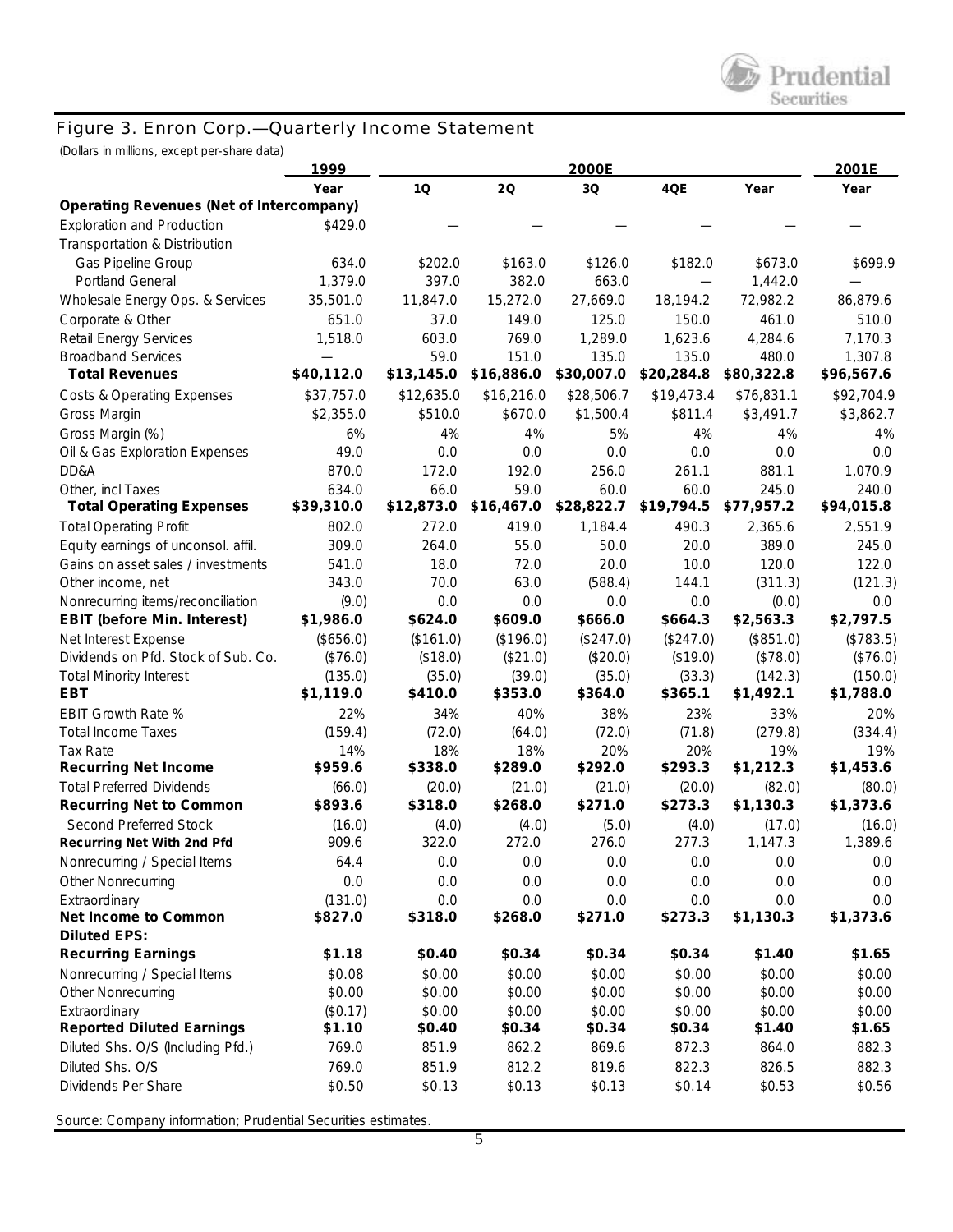

# *Figure 4. Enron Corp.—Annual Income Statement*

| (Dollars in millions, except per-share data)                  |            |            |            |            |            |
|---------------------------------------------------------------|------------|------------|------------|------------|------------|
| <b>Operating Revenues (Net of Intercompany)</b>               | 1997       | 1998       | 1999       | 2000E      | 2001E      |
| <b>Exploration and Production</b>                             | \$789.0    | \$750.0    | \$429.0    |            |            |
| Transportation & Distribution                                 |            |            |            |            |            |
| Gas Pipeline Group                                            | 656.0      | 637.0      | 634.0      | \$673.0    | \$699.9    |
| <b>Portland General</b>                                       | 746.0      | 1196.0     | 1,379.0    | 1,442.0    |            |
| Wholesale Energy Ops. & Services                              | 17344.0    | 27220.0    | 35,501.0   | 72,982.2   | 86,879.6   |
| Corporate & Other                                             | 55.0       | 385.0      | 651.0      | 461.0      | 510.0      |
| Retail Energy Services                                        | 683.0      | 1072.0     | 1,518.0    | 4,284.6    | 7,170.3    |
| <b>Broadband Services</b>                                     |            |            |            | 480.0      | 1,307.8    |
| <b>Total Revenues</b>                                         | \$20,273.0 | \$31,260.0 | \$40,112.0 | \$80,322.8 | \$96,567.6 |
| <b>Costs &amp; Operating Expenses</b>                         | \$18,717.0 | \$28,733.0 | \$37,757.0 | \$76,831.1 | \$92,704.9 |
| Gross Margin                                                  | 1,556.0    | 2,527.0    | 2,355.0    | 3,491.7    | 3,862.7    |
| Gross Margin (%)                                              | 8%         | 8%         | 6%         | 4%         | 4%         |
| Oil & Gas Exploration Expenses                                | 102.0      | 121.0      | 49.0       | 0.0        | 0.0        |
| DD&A                                                          | 600.0      | 827.0      | 870.0      | 881.1      | 1,070.9    |
| Other, incl Taxes                                             | 839.0      | 201.0      | 634.0      | 245.0      | 240.0      |
| <b>Total Operating Expenses</b>                               | \$20,258.0 | \$29,882.0 | \$39,310.0 | \$77,957.2 | \$94,015.8 |
| <b>Total Operating Profit</b>                                 | 15.0       | 1,378.0    | 802.0      | 2,365.6    | 2,551.9    |
| Equity earnings of unconsol. affil.                           | 216.0      | 97.0       | 309.0      | 389.0      | 245.0      |
| Gains on asset sales / investments                            | 186.0      | 56.0       | 541.0      | 120.0      | 122.0      |
| Other income, net                                             | 148.0      | 51.0       | 343.0      | (311.3)    | (121.3)    |
| Non-recurring items/reconciliation                            | 612.4      | 39.0       | (9.0)      | (0.0)      | 0.0        |
| <b>EBIT (before Min. Interest)</b>                            | \$1,177.4  | \$1,621.0  | \$1,986.0  | \$2,563.3  | \$2,797.5  |
| Net Interest Expense                                          | (401.0)    | (550.0)    | (656.0)    | (851.0)    | (783.5)    |
| Dividends on Pfd. Stock of Sub. Co.                           | (69.0)     | (77.0)     | (76.0)     | (78.0)     | (76.0)     |
| <b>Total Minority Interest</b>                                | (80.0)     | (77.0)     | (135.0)    | (142.3)    | (150.0)    |
| <b>EBT</b>                                                    | \$627.5    | \$917.0    | \$1,119.0  | \$1,492.1  | \$1,788.0  |
| EBIT Growth Rate %                                            | $-1%$      | 46%        | 22%        | 33%        | 20%        |
| <b>Total Income Taxes</b>                                     | (112.0)    | (219.0)    | (159.4)    | (279.8)    | (334.4)    |
| Tax Rate                                                      | 18%        | 24%        | 14%        | 19%        | 19%        |
| <b>Recurring Net Income</b>                                   | \$515.5    | \$698.0    | \$959.6    | \$1,212.3  | \$1,453.6  |
| <b>Total Preferred Dividends</b>                              | (17.0)     | (17.0)     | (66.0)     | (82.0)     | (80.0)     |
| <b>Recurring Net to Common</b>                                | \$498.5    | \$681.0    | \$893.6    | \$1,130.3  | \$1,373.6  |
| Second Preferred Stock                                        |            |            | (16.0)     | (17.0)     | (16.0)     |
| <b>Recurring Net With 2nd Pfd</b>                             | \$498.5    | \$681.0    | \$909.6    | \$1,147.3  | \$1,389.6  |
| Nonrecurring / Special Items                                  | (413.0)    | 5.0        | 64.4       | 0.0        | 0.0        |
| <b>Other Nonrecurring</b>                                     | 0.0        | 0.0        | 0.0        | 0.0        | 0.0        |
| Extraordinary                                                 | 0.0        | 0.0        | (131.0)    | 0.0        | 0.0        |
| Net Income to Common                                          | \$85.5     | \$686.0    | \$827.0    | \$1,130.3  | \$1,373.6  |
| <b>Diluted EPS:</b>                                           |            |            |            |            |            |
| <b>Recurring Earnings</b>                                     | \$0.87     | \$1.00     | \$1.18     | \$1.40     | \$1.65     |
| Nonrecurring / Special Items                                  | (\$0.70)   | \$0.01     | \$0.08     | \$0.00     | \$0.00     |
| <b>Other Nonrecurring</b>                                     | \$0.00     | \$0.00     | \$0.00     | \$0.00     | \$0.00     |
| Extraordinary                                                 | \$0.00     | \$0.00     | (\$0.17)   | \$0.00     | \$0.00     |
| <b>Reported Diluted Earnings</b>                              | \$0.17     | \$1.01     | \$1.10     | \$1.40     | \$1.65     |
| Diluted Shs. O/S (Including Pfd.)                             | 591.4      | 695.1      | 769.0      | 864.0      | 882.3      |
| Diluted Shs. O/S                                              | 591.4      | 695.1      | 769.0      | 826.5      | 882.3      |
| Dividends Per Share                                           | \$0.46     | \$0.48     | \$0.50     | \$0.53     | \$0.56     |
| Source: Company information; Prudential Securities estimates. |            |            |            |            |            |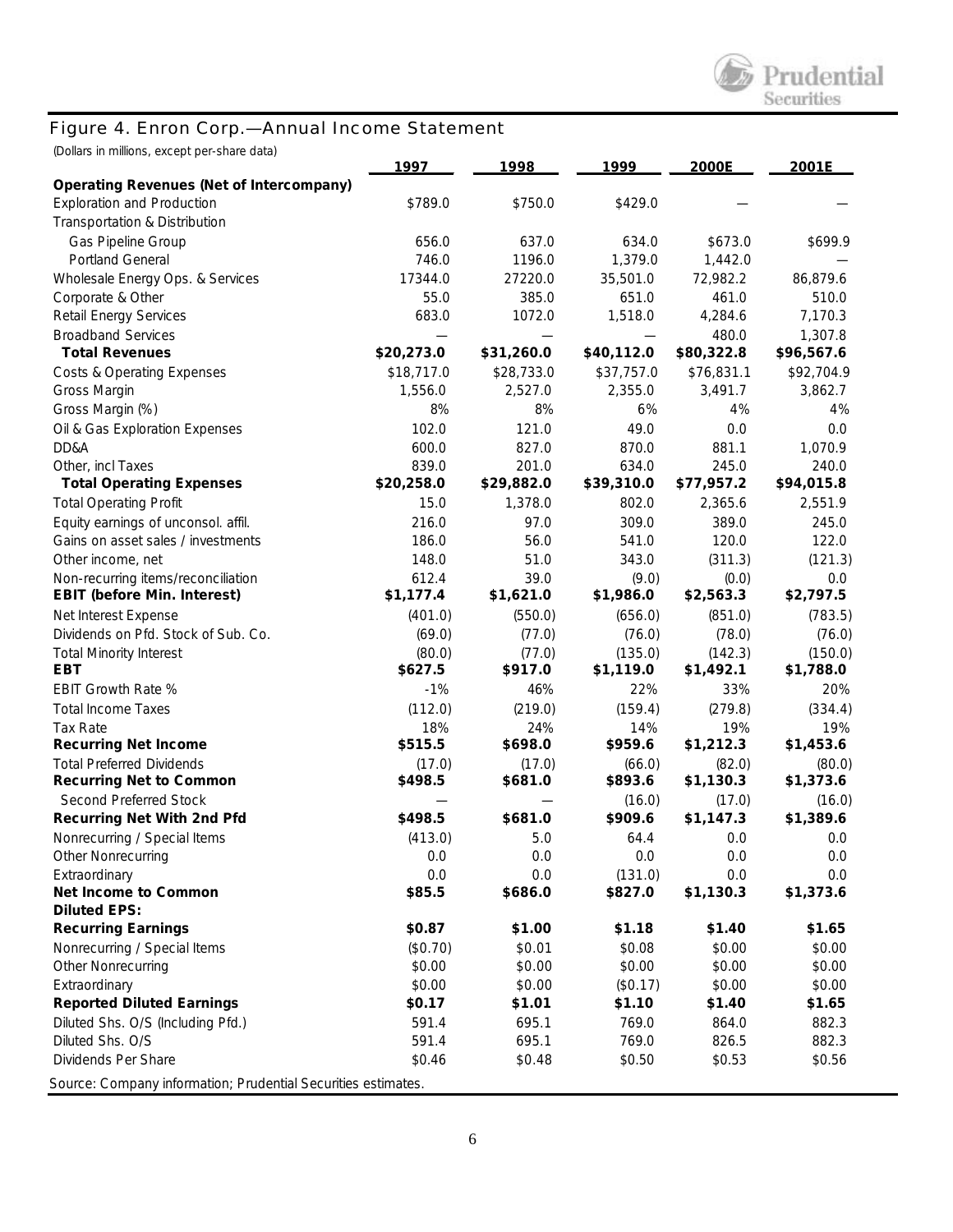

### *Figure 5. Integrated Energy Companies Universe—Valuation*

| rigule 5. integrated Energy Companies Only erse—valuation |           |      |                      |         |                  |        |                         |        |           |      |          |                  |                 |      |      |
|-----------------------------------------------------------|-----------|------|----------------------|---------|------------------|--------|-------------------------|--------|-----------|------|----------|------------------|-----------------|------|------|
|                                                           |           |      |                      |         |                  |        | <b>EPS</b>              |        |           |      |          |                  |                 |      |      |
|                                                           |           |      | Price                |         | Target Potential |        | From Cont. Ops.         |        | P/E Ratio |      | CF/Share |                  | <b>CF Ratio</b> |      |      |
|                                                           |           |      | Rating Risk 11/01/00 | Price   | Apprec.          | 1999   | 2000E                   | 2001E  | 00E       | 01E  |          | 1999 2000E 2001E |                 | 00E  | 01E  |
| <b>Integrated Energy Cos.</b>                             |           |      |                      |         |                  |        |                         |        |           |      |          |                  |                 |      |      |
| Coastal Corp. (CGP) (3)                                   | <b>SB</b> | Low  | \$76.88              | $$97$ * | 26.2%            | \$2.30 | \$2.90                  | \$3.65 | 26.5      | 21.1 |          | \$4.94 \$6.05    | \$6.88          | 12.7 | 11.2 |
| El Paso Energy (EPG)! (1, 2)                              | SB!       | Low  | 63.56                | 79      | 24.3%            | 1.83   | 2.60                    | 3.30   | 24.4      | 19.3 | 4.69     | 4.99             | 6.81            | 12.7 | 9.3  |
| Enron Corp. (ENE) (3)                                     | <b>SB</b> | Mod. | 83.25                | 102     | 22.5%            | 1.18   | 1.40                    | 1.65   | 59.5      | 50.5 | 3.35     | 2.65             | 3.04            | 31.4 | 27.4 |
| Equitable Reso. (EQT) (3)                                 | <b>SB</b> | Low  | 58.88                | 85      | 44.4%            | 2.12   | 3.40                    | 3.90   | 17.3      | 15.1 | 6.32     | 6.81             | 7.70            | 8.6  | 7.6  |
| Kinder Morgan Inc. (KMI)                                  | Accum.    | Low  | 40.00                | 45      | 12.5%            | 0.96   | 1.25                    | 1.60   | 32.0      | 25.0 | 2.98     | 1.60             | 2.75            | 25.0 | 14.5 |
| Midcoast Energy (MRS) (3)                                 | <b>SB</b> | Low  | 20.00                | 24      | 20.0%            | 1.52   | 1.55                    | 1.85   | 12.9      | 10.8 | 3.06     | 3.27             | 4.23            | 6.1  | 4.7  |
| Questar Corp. (STR)                                       | Accum.    | Low  | 28.50                | 31      | 8.8%             | 1.15   | 1.70                    | 1.95   | 16.8      | 14.6 | 3.10     | 3.95             | 4.26            | 7.2  | 6.7  |
| Williams Cos. (WMB)                                       | Accum.    | Low  | 42.88                | 47      | 9.6%             | 0.48   | 1.35                    | 1.10   | 31.8      | 39.0 | 3.12     | 3.64             | 3.75            | 11.8 | 11.4 |
| Simple Average                                            |           |      |                      |         |                  |        |                         |        | 27.6      | 24.4 |          |                  |                 | 14.5 | 11.6 |
| <b>Unregulated Energy Cos.</b>                            |           |      |                      |         |                  |        |                         |        |           |      |          |                  |                 |      |      |
| Dynegy Inc. (DYN)                                         | Accum.    | Low  | \$49.69              | \$60    | 20.8%            | \$0.63 | \$1.35                  | \$1.75 | 36.8      | 28.4 |          | $$1.32$ \$2.93   | \$3.29          | 17.0 | 15.1 |
| Western Gas Reso. (WGR)                                   | <b>SB</b> | Mod. | 24.00                | 35      | 45.8%            | (0.17) | 1.15                    | 2.20   | 20.9      | 10.9 | 1.27     | 3.98             | 5.44            | 6.0  | 4.4  |
| Simple Average                                            |           |      |                      |         |                  |        |                         |        | 28.8      | 19.7 |          |                  |                 | 11.5 | 9.8  |
| <b>Yield-Oriented Securities</b>                          |           |      |                      |         |                  |        |                         |        |           |      |          |                  |                 |      |      |
| <b>Integrated Utilities</b>                               |           |      |                      |         |                  |        |                         |        |           |      |          |                  |                 |      |      |
| Duke Energy (DUK) (3)                                     | Accum.    | Low  | \$86.75              | \$99    | 14.1%            | \$3.62 | \$4.10                  | \$4.60 | 21.2      | 18.9 | \$9.15   | \$7.79           | \$9.13          | 11.1 | 9.5  |
| PG&E Corp. (PCG) (3)                                      | Hold      | Mod. | 28.06                | 27      | $-3.8%$          | 2.24   | 2.60                    | 2.80   | 10.8      | 10.0 | 4.03     | 2.89             | 5.60            | 9.7  | 5.0  |
| Reliant Energy (REI)                                      | Hold      | Low  | 41.75                | 51      | 22.2%            | 2.10   | 2.90                    | 3.00   | 14.4      | 13.9 | 4.00     | 6.63             | 7.34            | 6.3  | 5.7  |
| Simple Average                                            |           |      |                      |         |                  |        |                         |        | 15.4      | 14.3 |          |                  |                 | 9.0  | 6.7  |
| <b>Master Limited Partnerships</b>                        |           |      |                      |         |                  |        |                         |        |           |      |          |                  |                 |      |      |
| Enterprise Products Ptrs. (EPD) (3)                       | Accum.    | Low  | \$25.94              | \$30    | 15.7%            | \$1.66 | \$2.55                  | \$2.45 | 10.2      | 10.6 | \$2.48   | \$3.78           | \$3.47          | 6.9  | 7.5  |
| Kinder Morgan Energy (KMP) (3)                            | <b>SB</b> | Low  | 47.75                | 57      | 19.4%            | 2.42   | 2.65                    | 2.85   | 18.0      | 16.8 | 2.67     | 3.57             | 4.05            | 13.4 | 11.8 |
| Simple Average                                            |           |      |                      |         |                  |        |                         |        | 14.1      | 13.7 |          |                  |                 | 10.1 | 9.6  |
| Dow Jones Industrials                                     |           |      | \$10,899.50          |         |                  |        |                         |        |           |      |          |                  |                 |      |      |
| S&P 500                                                   |           |      | \$1,421.22           |         |                  |        | \$48.26 \$52.75 \$57.08 |        | 26.9      | 24.9 |          |                  |                 |      |      |

SB= Strong Buy; Accum.= Accumulate; != Single Best Idea; Mod. = Moderate; \*CGP price target based on 1.23 shares of EPG.

Notes: 1) Fiscal-2001 earnings estimates are pro forma, pending closing of merger.

2) Price targets based on expected merger.

**7**

3) Prudential Securities Inc. and/or its affiliates and its subsidiaries have managed or comanaged a public offering of securities for this company.

Source: Company information; Prudential Securities estimates.